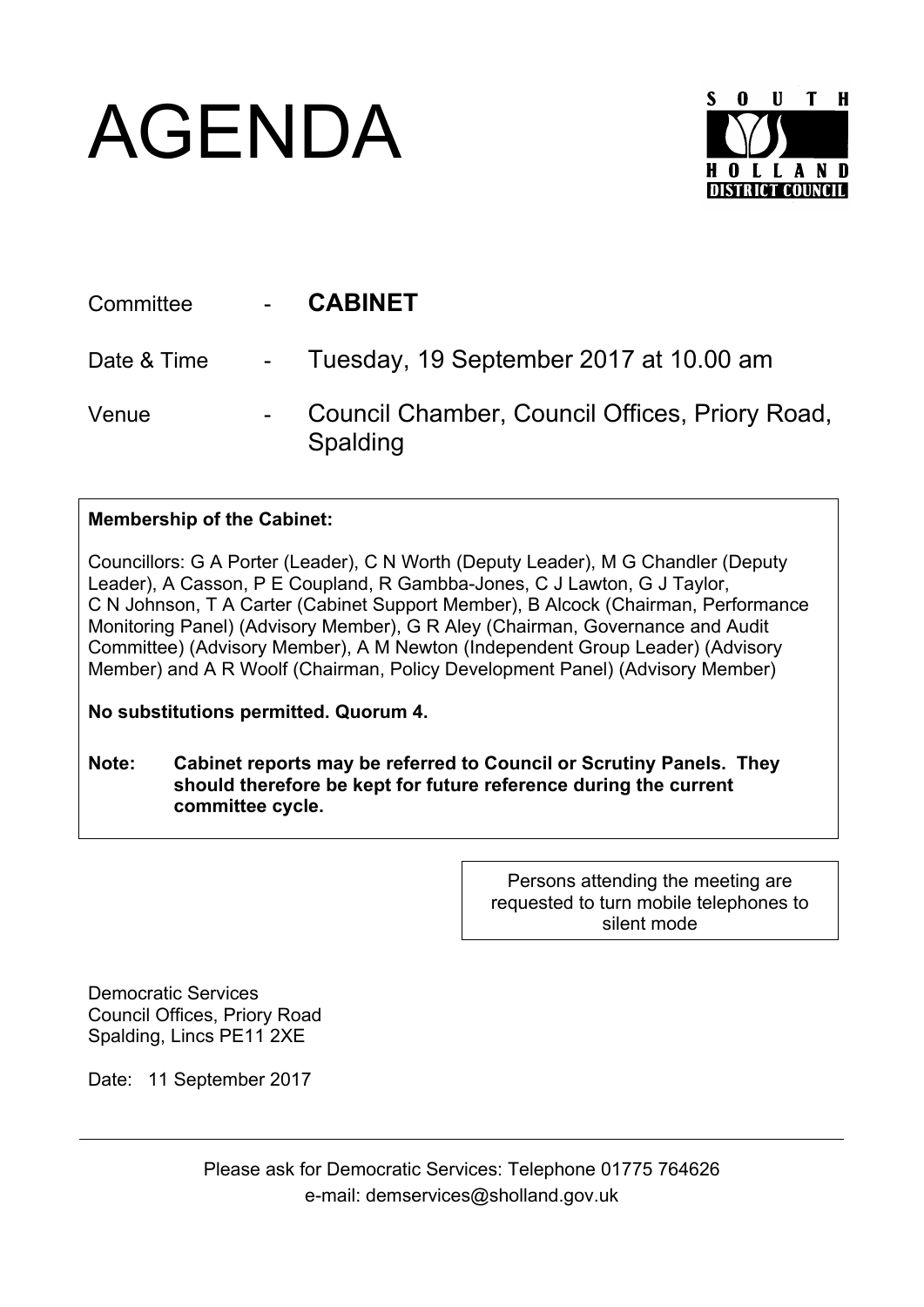## **A G E N D A**

(Pages  $1 - 10$ 

(Pages  $11 - 16$ 

- 1. Apologies for absence.
- 2. Minutes a) Minutes of the Cabinet - To sign as a correct record the minutes of the meeting of the Cabinet held on 25 July 2017 (copy enclosed). b) Priory Road Community Hub Project Sub-Committee - To note the minutes of the priory Road Community Hub Sub-Committee meeting held on 20 July 2017 (copy enclosed). 3. Declarations of Interest. (Where a Councillor has a Disclosable Pecuniary Interest the Councillor must declare the interest to the meeting and leave the room without participating in any discussion or making a statement on the item, except where a Councillor is permitted to remain as a result of a grant of dispensation.) 4. Questions raised by the public under the Council's Constitution (Standing Orders). 5. To consider any matters which have been subject to call-in. 6. To consider matters arising from the Policy Development and Performance Monitoring Panels in accordance with the Overview and Scrutiny Procedure or the Budget and Policy Framework Procedure Rules. 7. Pride in South Holland (including an update on untidy sites).
- To seek approval to recommend to Council to establish formal arrangements to continue the Pride in South Holland programme for 2017/2018 and 2018/2019 and to provide an update on Untidy Sites and to advise Members of structural changes consequent upon the recent Place review (report for Portfolio Holder for Place and Executive Director – Place is enclosed). (Pages 17 - 36)
- 8. Delivering Spalding's Relief Road To update Members on progress and a series of key workstreams relating to the delivery of Spalding's Western Road (report of the Deputy Leader of the Council and Portfolio Holder for Growth and Commercialisation is enclosed). (Pages 37 - 58)
- 9. Lincolnshire Business Rates Pool 2018/19 To seek approval for South Holland District Council to be re-admitted to the Lincolnshire Business Rates Pool for 2018-19 (report of the Portfolio Holder for Finance is enclosed). (Pages 59 - 62)
- 10. Long Sutton Neighbourhood Plan Area Designation The report invites Members to formally designate the Long Sutton Neighbourhood Plan area (report of the Executive Member for Growth is enclosed). (Pages 63 - 68)